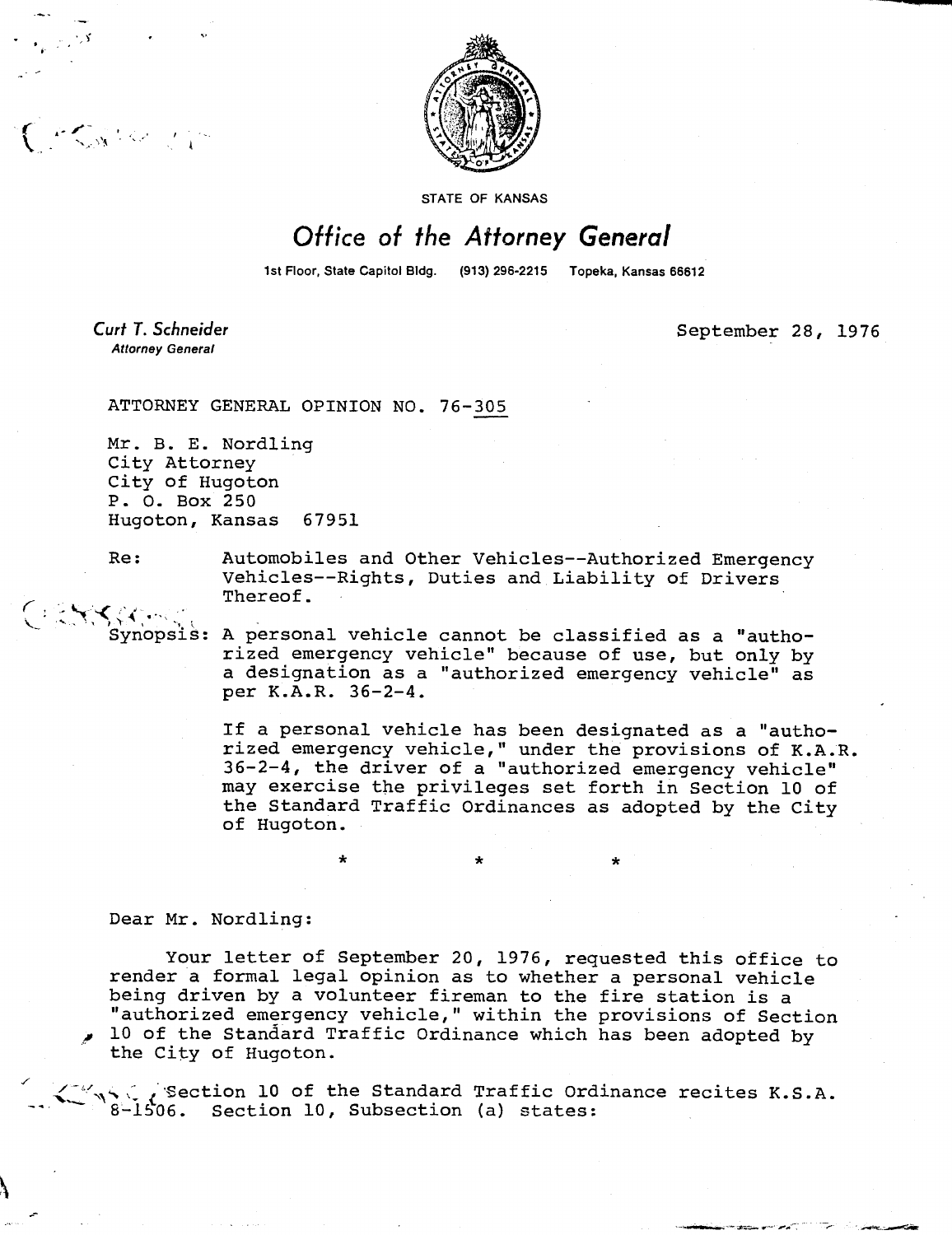Mr. B. E. Nordling September 28, 1976  $Pqq$ e  $2<sub>5</sub>$ 

> "The driver of any authorized emergency vehicle when responding to an emergency call or when in the pursuit of an actual or suspected violator of the law, or when responding to but not upon returning from a fire alarm, may exercise the privileges set forth in this section, but subject to the conditions herein stated."

It is important to note the statute assumes the vehicle is a "authorized emergency vehicle" and does not define said vehicle. Therefore, it is imperative that "authorized emergency vehicle" be defined. K.S.A. 8-1404 defines "authorized emergency<br>vehicle". Said statute states: Said statute states:

> "'Authorized emergency vehicle' means such fire department vehicles, police vehicles, and ambulances as are publicly owned and such other publicly or privately owned vehicles as are designated by the Secretary of Transportation pursuant to K.S.A. 8-2010."

## $K.S.A. 8-2010$  states:

"The Secretary of Transportation shall designate any particular vehicle as an authorized emergency vehicle upon the finding that designation of such vehicle is necessary to the preservation of life or property or to the execution of emergency governmental functions. The designation shall be in writing and the written designation shall be carried in the vehicle at all times but failure to carry the written designation shall not affect the status of the vehicle as an authorized emergency vehicle."

The designation of authorized emergency vehicles as authorized by K.S.A. 8-2010 may be found in Kansas Administrative Regulation 36-2-3, et seq. K.A.R. 36-2-4 states:

> "An application for the designation of a vehicle as an emergency vehicle shall have the following approvals endorsed upon the application..."

Subsection (d) states:

 $\mathcal{L} \times \mathcal{L} = 3$